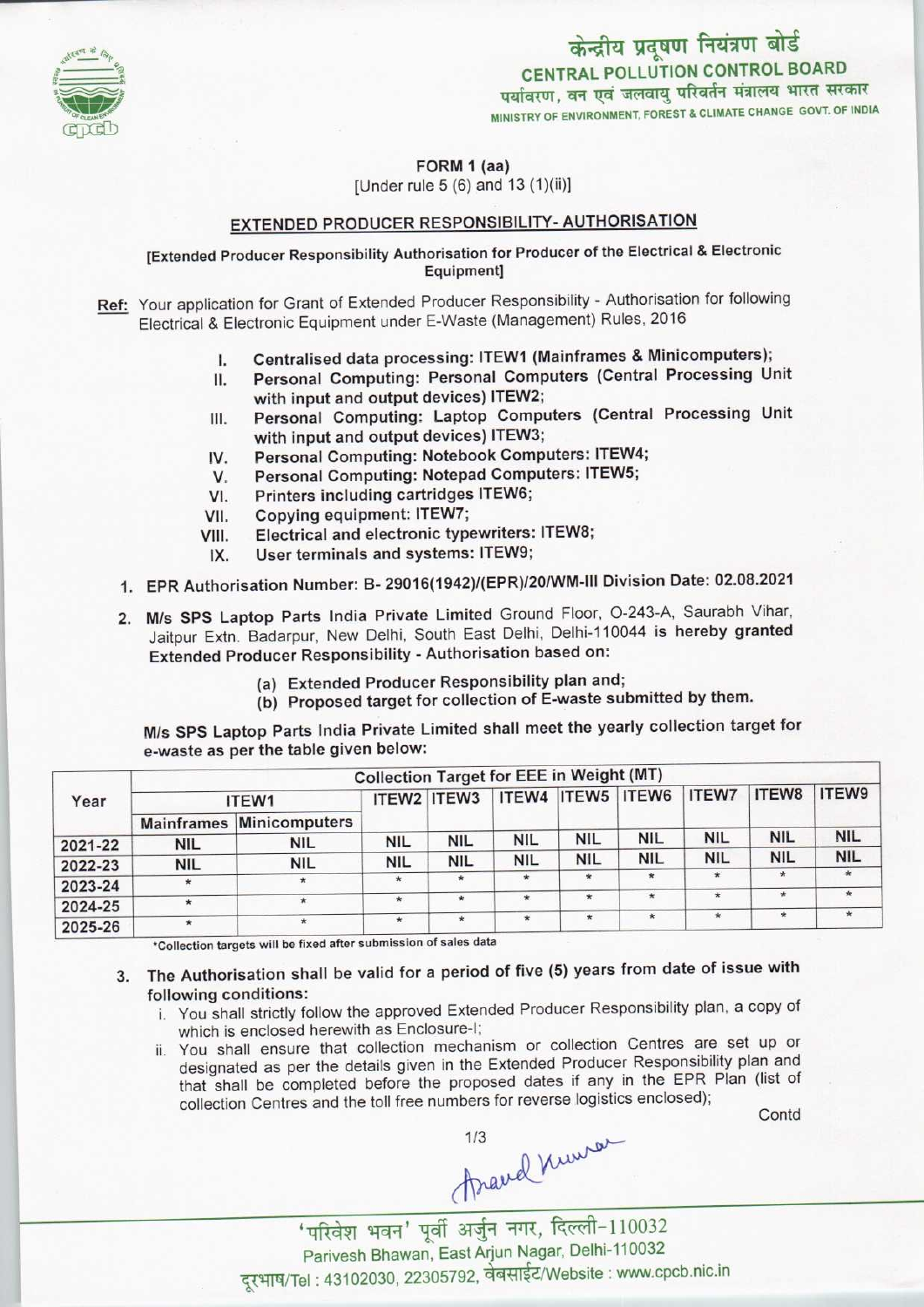

From pre page...

- -rom pre page...<br>in the line ensure that all the collected e-waste is channelized to your You shall ensure that all the collected e-waste is chambitration Recycling Pvt. Ltd. Khasra No 35, Vill Kumarhera dismantler/recycler M/s. Horizon Recycling Pvt. Ltd. Khasra No 35, Vill Kumarhera, Green Land Industrial Complex, 7km, Dehradun Road, Saharanpur-247001 U. P. and record shall be maintained at dismantler/recycler and at your end.
- iv. You shall maintain records, in Form-2 of these Rules, of e-waste and make such records available for scrutiny by Central Pollution Control Board;
- records available for scrutiny by Central Pollution Control Control Board on or You shall file annual returns in Form-3 to the Sential Peace of the returns relates. before 30th day of June following the financial year to which that returns relates.<br>vi. General Terms & Conditions of the Authorisation:

- a. The authorisation shall comply with provisions of the Environment (Protection) Act, a. The authorisation shall comply with provisions of the Environment (1986 and the E-waste (Management) Rules, 2016 made there under;
- b. The authorisation or its renewal shall be produced for inspection at the request of an officer authorised by the Central Pollution Control Board; b. The authorisation or its renewal shall be produced for inspection.<br>
an officer authorised by the Central Pollution Control Board;<br>
Any change in the approved Extended Producer Responsibility plan should be
- Any change in the approved Extended Producer Responsibility of decision shall informed to Central Pollution Control Board within 15 days on which assessed<br>the communicated by Central Pollution Control Board within sixty days;<br>this the duty of the authorised person to take prior permission of the Cen
- 
- d. It is the duty of the authorised person to take prior permission of the Central Pollution Control Board to close down any collection centre/points or any other facility which are part of the EPR plan;
- e.An application for the renewal of authorisation shall be made as laid down in subrule (vi) of rule of 13(1) the E- Waste (Management) Rules, 2016;
- f. The Board reserves right to cancel/amend/revoke the authorisation at any time as per the policy of the Board or Government.

## vii. Additional Conditions: -

- a) That the applicant will submit annual sales data along with annual returns; a) That the applicant will submit annual sales data along with annual returned by
- That the applicant has to ensure that the addresses of collection  $\frac{1}{100}$  points/centres
- them in their EPR Plan are correct and traceable and the collection points/centres are functional;<br>c) That the applicant will submit revised application for grant of EPR Authorisation in case of applicant adding/changing PRO or changing its EPR Plan;

Arand Kumar

Contd

 $2/3$